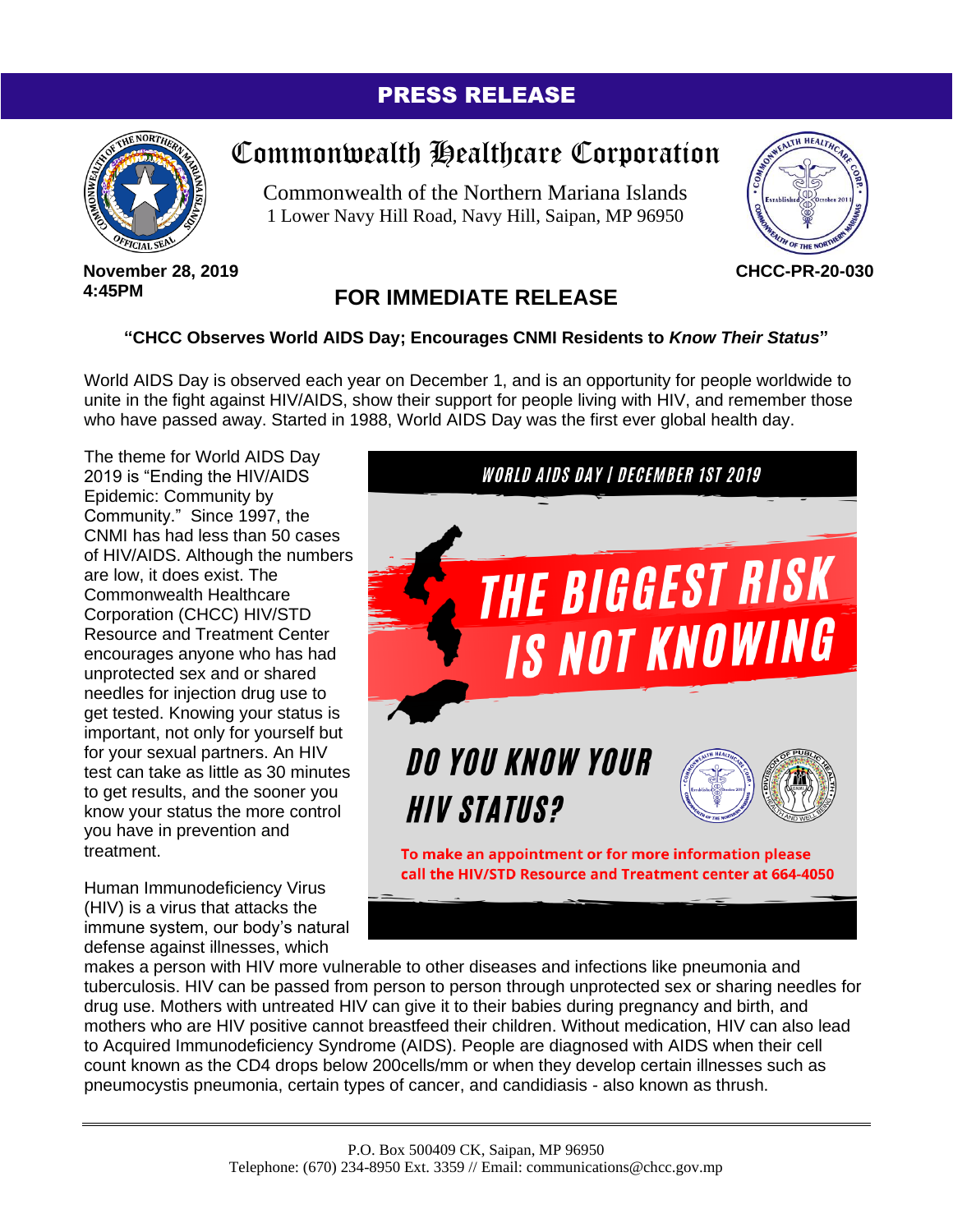World AIDS Day CHCC-PR-20-030 November 28, 2019 PAGE 2

Today, many new treatments are improving the lives of people living with HIV/AIDS. Most patients take daily medication, usually in the form of pills, called Antiretroviral therapy (ART). The goal of ART is to get a person's HIV down to an "undetectable viral load" - also called being virally suppressed. This means that the level of HIV in a person's blood is very low, and according to the US Department of Health and Human Services, *"People with HIV who maintain an undetectable viral load have effectively no risk of transmitting HIV to their HIV-negative partner through sex."*

HIV is a lifelong diagnosis, but the disease is better understood than even just a few years ago and treatment is available. The CHCC provides prevention and testing services, which aim to prevent infections before they occur and reduce the impact on people who are affected, in addition to treatment options. For more information on testing or an appointment with a medical provider, please contact the HIV/STD Resource & Treatment Center at (670) 664-4050.

Condoms are also a crucial part of HIV and STD prevention. Using condoms correctly can significantly reduce your chances of passing on STDs to your partner or partners, and are also effective at preventing pregnancy. **The CHCC Family Planning Program offers condoms at no charge to all CNMI residents.** Contact the Family Planning Program at (670) 234-8951 (choose the option for Family Planning) or (670) 664-8701 for more information, or pick up some free condoms at the CHCC Public Health Office (by the dental clinic), Maternal and Child Health Bureau Office on the 4th floor of Marianas Business Plaza, the CHCC Outpatient Pharmacy, PHI Pharmacy in Dandan, the Rota Health Center and the Tinian Health Center.

For more information on World AIDS Day, please visit:<https://www.worldaidsday.org/>

For more information on HIV/AIDS, please visit:<https://www.cdc.gov/hiv/default.html>

For more information about CHCC programs, please follow us on Facebook and Twitter at @cnmichcc, check out our website at [www.chcc.gov.mp](http://www.chcc.gov.mp/) or call us at (670) 234-8950.

This press release may be found online at<http://www.chcc.gov.mp/PressRelease.html>

CHCC Point of Contact: Zoe Travis, *Communications and Public Relations Specialist* (670) 234-8950 Ext. 3359, [communications@chcc.gov.mp](mailto:communications@chcc.gov.mp)